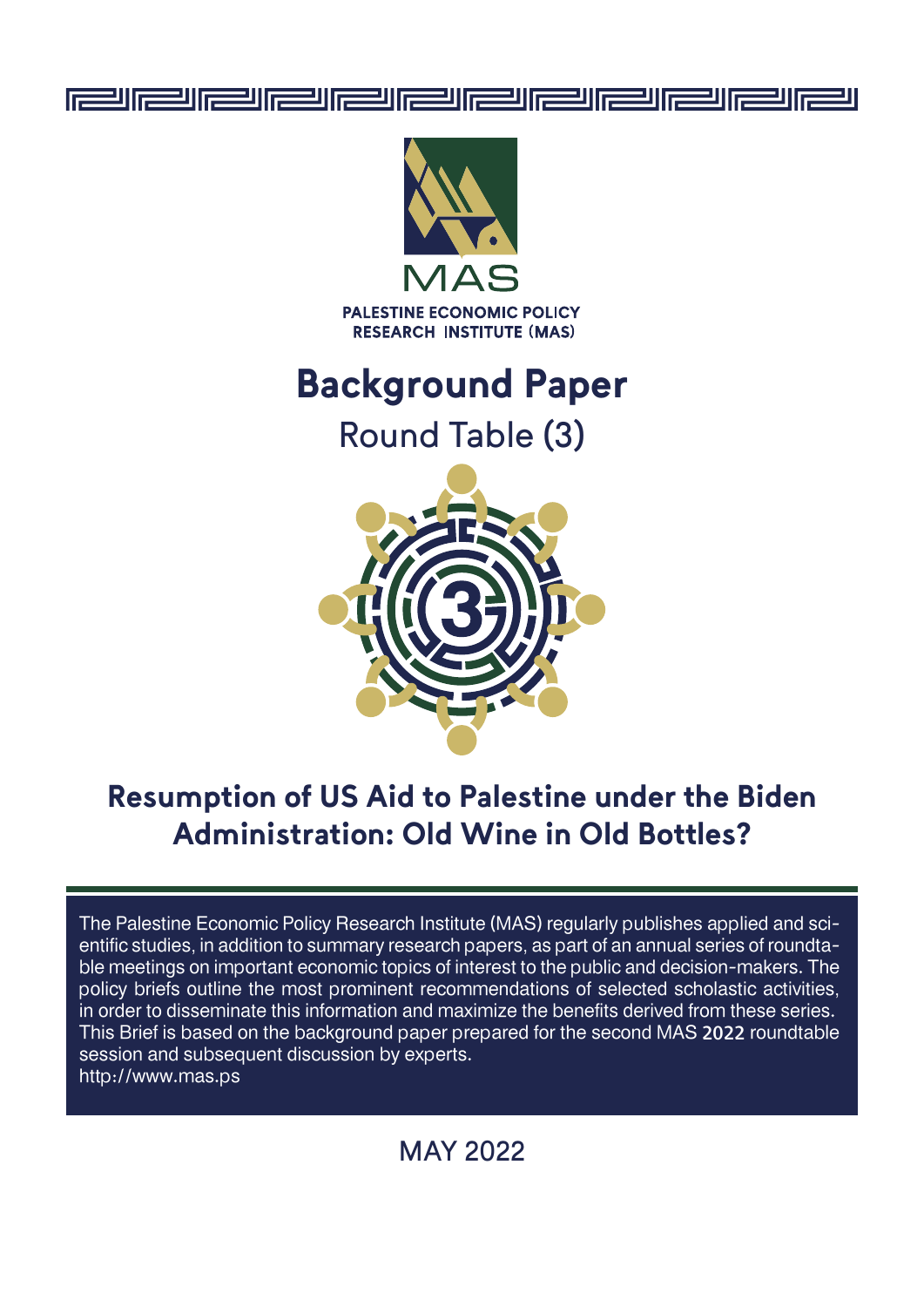

Tel: +972 (2) 298 7053/4 | Fax: +972 (2) 298 7055 info@mas.ps | www.mas.ps

Resumption of US Aid to Palestine under the Biden Administration: Old Wine in Old Bottles?

Prepared by: Palestine Economic Policy Research Institute (MAS) Round Table (3) - Background Paper May 2022

**This document was prepared with sponsorship from:**



صندوق الاسـتثمار الفلسطينى Palestine Investment Fund نستثمر ونؤثر

**The views expressed herein are those of the author(s) and do not necessarily reflect the opinion of the sponsor.**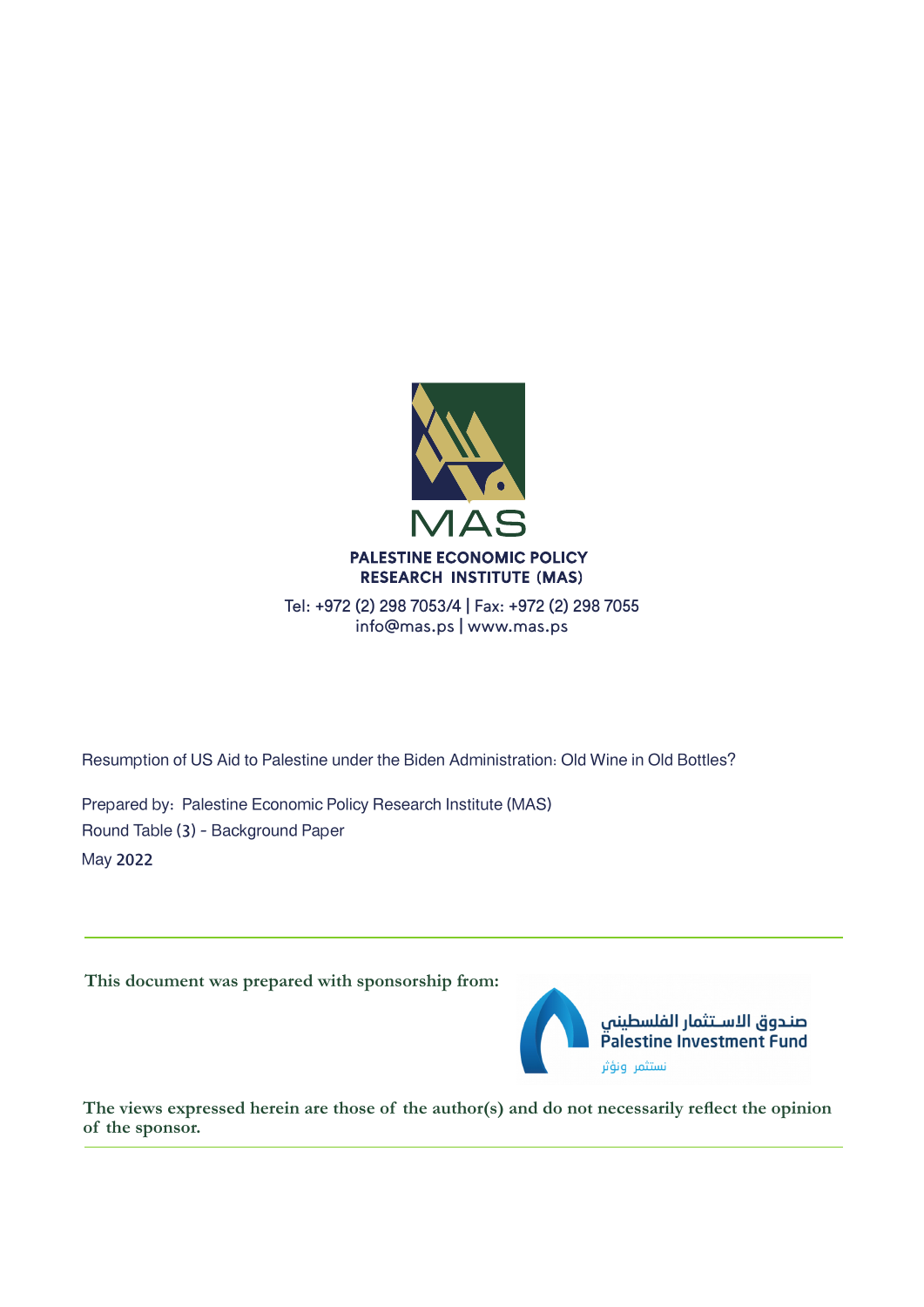*Neither do men put new wine into old bottles: else the bottles break, and the wine runneth out, and the bottles perish: but they put new wine into new bottles, and both are preserved.*

*Parable of Jesus, Matthew 9:17, King James Version*

#### **1. Background: Monitoring US Aid to Palestine**

MAS has closely followed developments in the past five years related to the seismic shifts in the shape and policy determinants of United States aid to Palestine, especially compared to patterns established up to and including the Obama Administration. The end of longstanding US direct assistance to the Palestinian National Authority (PNA), under stringent anti-terrorism legislation (even for counterterrorism cooperation), was compounded by the Trump Administration's termination of humanitarian and development aid to the Palestinian people under Israeli occupation, including to the UN agency responsible for the plight of millions of Palestine refugees (MAS 2019). Adding insult to injury, the US floated in 2019 its infamous vision of "peace to prosperity" for the economic future of Palestine and the region. Inspired by a neo-liberal, neo-colonial political and economic view of Palestinians' best interests designed in Tel Aviv, the "Deal" would have entailed naturalisation of the permanent Israeli occupation of Palestine and an end to the Palestinian people's century old struggle for national self-determination (MAS 2020). This unprecedented twist in US policy ultimately floundered on rocks of stiff PLO rejection and its own innate flaws, not to mention the departure of its US and Israeli proponents from the political scene.

In early 2021, a new US Administration promised to not only reverse some of the worst political backsliding of the Trump era regarding the Palestine question, but to also be proactive in its support of the Palestinian people economically and socially. At the time, MAS suggested that the new Administration could demonstrate its political commitment to Palestine through a "New Deal" on economic and development aid to Palestine, even without taking political or diplomatic steps that it may not have the political capital or interest for (MAS 2021). A year later, USAID has re-entered the local donor arena, US funding to UNRWA has been resumed, but US law and DC lobbies ensure that no US assistance in any way goes to or supports the PNA. One new component of US aid that has been deployed under the Middle East Partnership for Peace (also known as the Nita Lowey Act) envisages promoting partnerships between US, Palestinian and Israeli businesses, adding yet another dimension to the post-Trump configuration of US engagement in Palestine.

There is no systematic Palestinian monitoring or independent evaluation of aid effectiveness in Palestine, while recent years have witnessed the gradual abandonment of most local aid coordination fora. This has left aid flows subject more than ever to the interplay between political agendas and aid modalities, something that will only be more complex with the resumption of US aid. The agendas of a significant player like the US will undoubtedly influence other donors' activities, as well as pose challenges to a Palestinian business and NGO community that has its own visions and agendas. Hence, MAS updates in this paper prepared for its 2022 Roundtable Discussion Series, its periodic evaluation of the key trends in US aid to Palestine, and the policy implications that government, private sector and civil society might wish to consider in future engagements with this and other donors.

In particular, it is important for Palestinian policy makers and businesses to appreciate the extent to which aid may be "weaponized" to "shrink the conflict" and induce Palestinians into acquiesc-

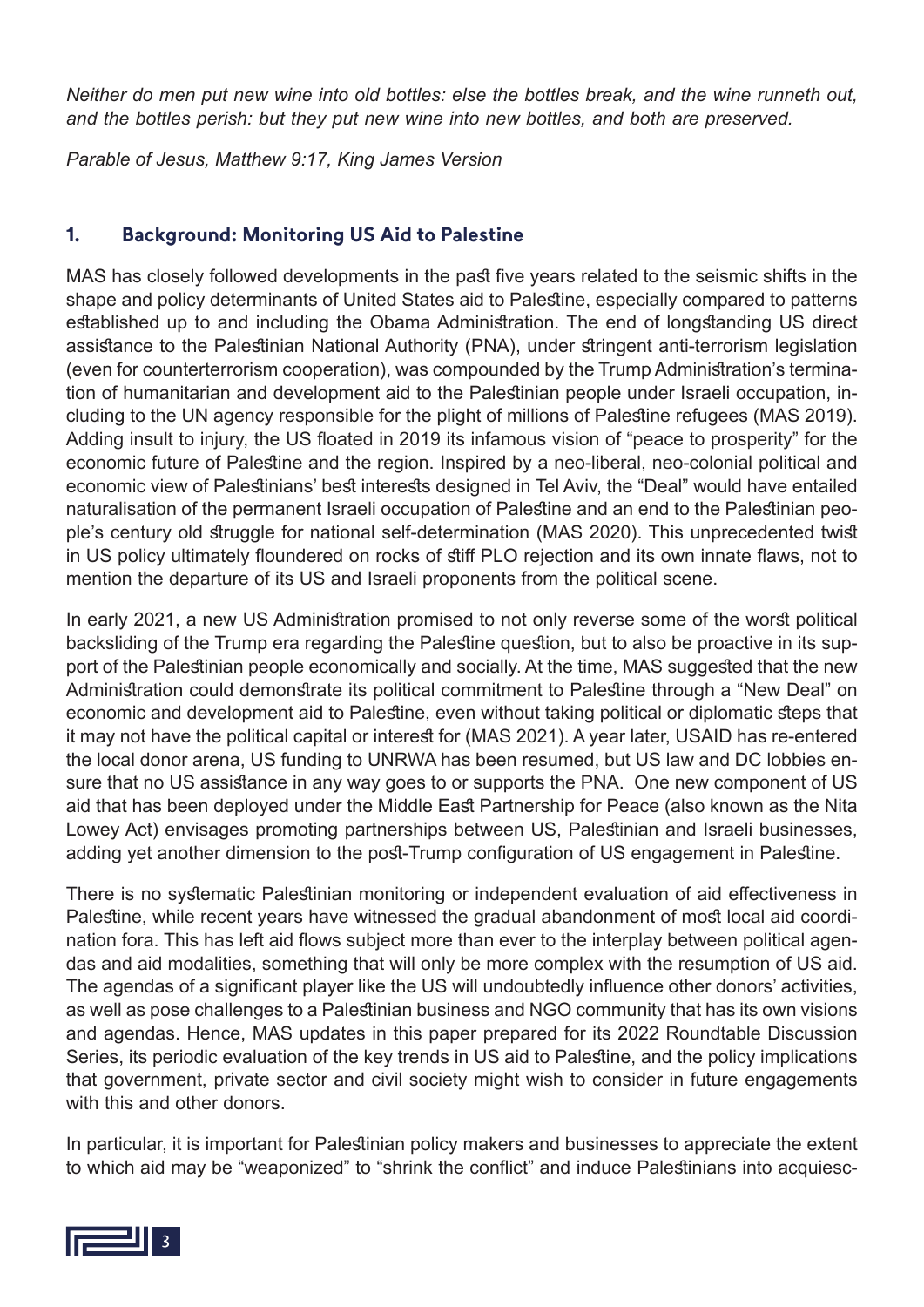ing to deeper or new forms of colonial dependence. A first analysis of the design of resumed US aid indicates some of the same forms of aid that even prior to 2016 were of increasingly dubious effectiveness. Meanwhile, the Trump-era concepts of preventing aid from supporting the PNA and ties resources for Palestinian private sector growth to buying into "peace building" programmes with Israeli capital and business, remind us of previous failed economic peace carrots of the early Oslo period. They further substitute the principles of equal regional multilateral economic cooperation of the Madrid Peace process with a new stick of normalisation of Arab-Israeli political and economic relations as a pathway to pressuring the Palestinians to submit - "shrinking the conflict" "from outside in".

The big problem with the new US aid is not so much in its scale or the legal ban on supporting PNA programmes, nor in that it is equally timid as the tentative US political re-engagement with Palestine that has fallen well below PNA expectations and Biden campaign promises. Of greater concern from a Palestinian development angle, is that it recycles obsolete concepts aimed at pacifying the Palestinian people through crude economic inducements. At a stage when "disengagement from colonial economic dependency" is a central tenet of government policy, the new programmes retain some of the Trump-era policies. These were designed to bypass the PNA and engage the Palestinian private sector directly, with new aid conditioned on cooperation with Israeli enterprises and expertise as a supposed path to building confidence and peaceful relations. Hence the reappearance of USAID on the donor scene in Palestine appears, from a Palestinian vantage point at least, as little more than "old wine" in "old bottles".

#### **2. Recap: US Aid to Palestine 2001-2018**

Since the 1948 Nakba and the Palestinian refugee crisis, the US has been the largest donor to the Palestinian people and a major political player in the region. The American assistance to Palestine began with the formation of the United Nations Relief and Works Agency for Palestinian Refugees in the Near East (UNRWA) in 1949. Until the Trump Administration halted all funding to Palestine, US funding to UNRWA was continuously active for approximately 70 years – the funding has now been restored under the Biden Administration. Since the 1980s, USAID has also been funding humanitarian and social assistance programs in Palestine through US non-governmental organizations. Since the late 1990s, USAID started implementing programs in various sectors in the West Bank and Gaza Strip directly. Lastly, since 2007, US aid broadened in scope and size to include various areas of governance, nonlethal security, emergency relief, social services, economic development and infrastructure.

As previously mentioned, US funding to the Palestinian people which had endured over 12 Republican and Democratic administrations was dealt a significant blow by Trump's decision to cease all US aid to the Palestinian people (including UNRWA, USAID programs, and other bilateral economic assistance). A swathe of social relief, private sector, governance, infrastructure and other projects were abruptly abandoned. Following this decision, Trump announced the "Deal of the Century" – his plan to end the Palestinian-Israeli conflict by creating regional economic ties. This plan was largely viewed as one-sided and overwhelmingly to the benefit of Israel, while it was clear that Palestinian needs and priorities were ignored in the design of this plan.

However, no Palestinians were willing to accept such a unilateral move by the Trump administra-

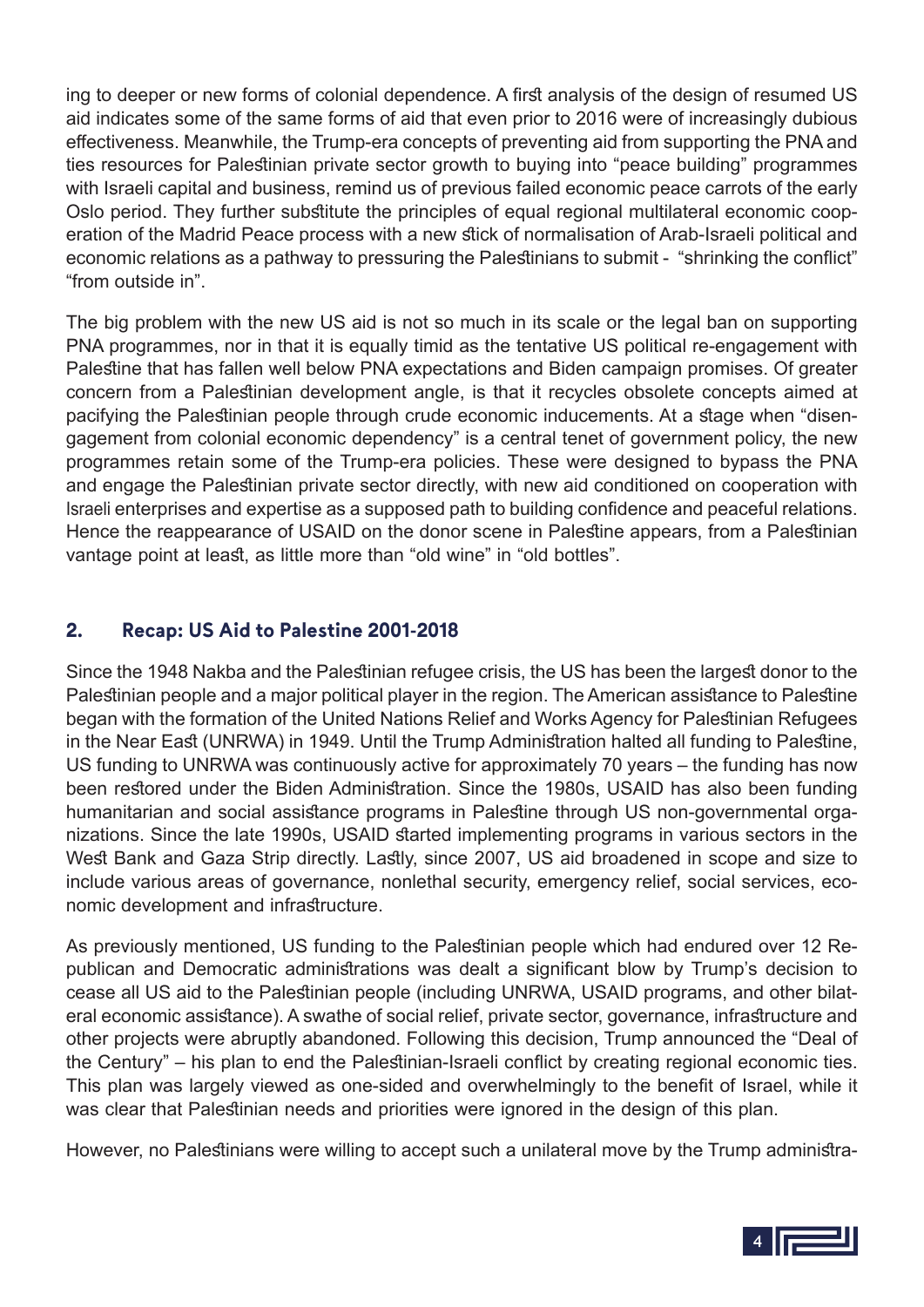tion to overturn and redesign a decades long process of peace talks and state building. Indeed, US aid officials today appear to view that period as an unfortunate episode to be best forgotten, and to let bygones be bygones, with no apparent sense of a need to redress the hurt inflicted on Palestinian aspirations. Socioeconomic and local Palestinian political implications of this "Deal" aside, Trump's policies and the failure of the new Administration to make a clean break with them, shed light on what many Palestinians already knew about US intentions towards the Palestinian peace process, Palestinian-Israeli ties, and the role that the Israeli lobby in Washington DC play in shaping US foreign policy towards Israel and Palestine.

The following sections provide a summary of US aid to Palestine until Trump's decision to sever all ties, an update of the shape that US aid to Palestine has taken under the Biden Administration, what has been done so far, and current planning for the next few years. US assistance previously focused on three main areas: support to UNRWA through multilateral funding mechanisms/ programs, bilateral humanitarian and development aid through USAID, and foreign and security policy programs bilateral assistance delivered through government agencies (especially the Department of State).

#### **UNRWA**

Since 1950 (and until 2018), the US has contributed a total of \$6.25 billion to UNRWA, which peaked in 2014 at \$400 million before plummeting to \$65 million in 2018 and ultimately ceasing in 2019. It should be recalled that this aid contributed to programs that educate over 500,000 Palestinian (refugee) students, provide food assistance to approximately one million refugees in the Gaza Strip, and also supported public health services for the refugee population in Palestine, Jordan, Syria, and Lebanon. (MAS, 2019)

#### **Bilateral (direct) Assistance**

According to USAID data (2019), the US provided a total of \$6.9 billion in aid to Palestinian people in the occupied territory between 2001 and 2018. This type of funding was not consistent however, as fluctuations mimicked the volatile political and security events (the intifada, the internal divide, the reform stage, etc.), the PNA's limited absorptive capacity, and the different political approaches of US administrations to the Palestine question. Under the Obama administration, assistance to the Palestinian people totaled \$4.9 billion or an impressive 71% of total US aid since 2001, compared to Bush's 8-years in office during which total aid constituted only 21% (MAS 2019).

#### **Sectoral Allocation of Aid**

By FY2017 (the last year prior of programmed aid to the beginning of the cut-off), US aid was structured according to the priorities of the US foreign policy focusing on good governance, humanitarian aid and economic development. The heavy emphasis on institution building is reflected in the fact that approximately 54% of funding in 2017 was for governance programs, whereas 20% was humanitarian (the second largest category). This pattern had been relatively constant throughout the years prior to the funding in 2018. The one category that saw an in-

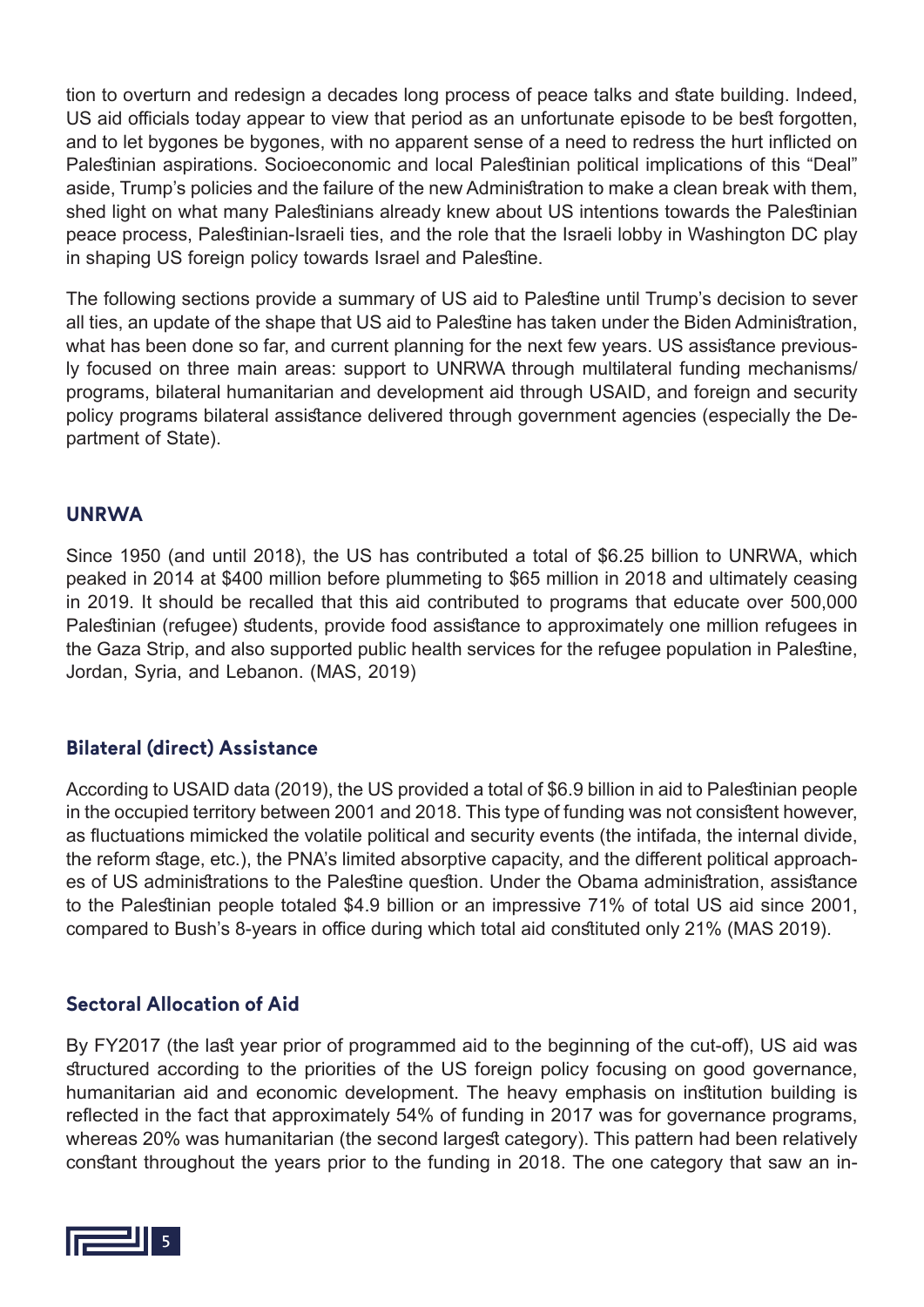crease is that of administrative costs which increased from 2% in 2009 to 8% 2017. This is even though US aid to Palestine decreased from approximately \$1 billion in 2009 to approximately \$400 million in 2017 (MAS, 2019)

Figure 1: Direct US Aid to the West Bank and Gaza Strip,

1000 800 600  $400$ 200 2001 2002 2003 2004 2005 2006 2007 2008 2009 2010 2014 2015 2016 2017  $-200$ Humanitarian Health and population Governance Adminstrative Cost Education  $\blacksquare$  Infrastuctre Economic Growth Agricultre Other Commodity assistance -- Total

By Major Sector, 2001-2017 (\$ million)

Source: USAID Database (accessed at https://explorer.usaid.gov/aid-dashboard.html), 2019

### **3. Aid Resumes under the Biden Administration**

In 2020, under the Biden administration, congress enacted the Nita M. Lowey Middle East Partnership for Peace Act (MEPPA) , a bipartisan initiative designed under the preceding Administration, to "advance peaceful co-existence between Israelis and Palestinians to enable a sustainable two-state solution". MEPPA includes two funds which amount to \$250 million in aid over five years. While the Act has the merit of aiming to support the Palestinian right to statehood, it is flawed in its core assumption that peaceful economic relations might enable such a solution, rather than being an outcome of a just peace.

The three main programs of MEPPA that will be implemented through USAID and the U.S. International Development Finance Corporation (DFC) aim to promote economic cooperation between Palestinians and Israelis, people-to-people peacebuilding programs, and advance shared community building, peaceful coexistence, dialogue, and reconciliation. The three programs are: People-to-People Partnership for Peace Grants Activity, Building Regional economic Bridges (BREB), and the Joint Investment for Peace Initiative. Needless to say, with the current hand-off political stance of the Administration towards Palestine, the PNA has been ignored in establishing the "new" aid priorities.

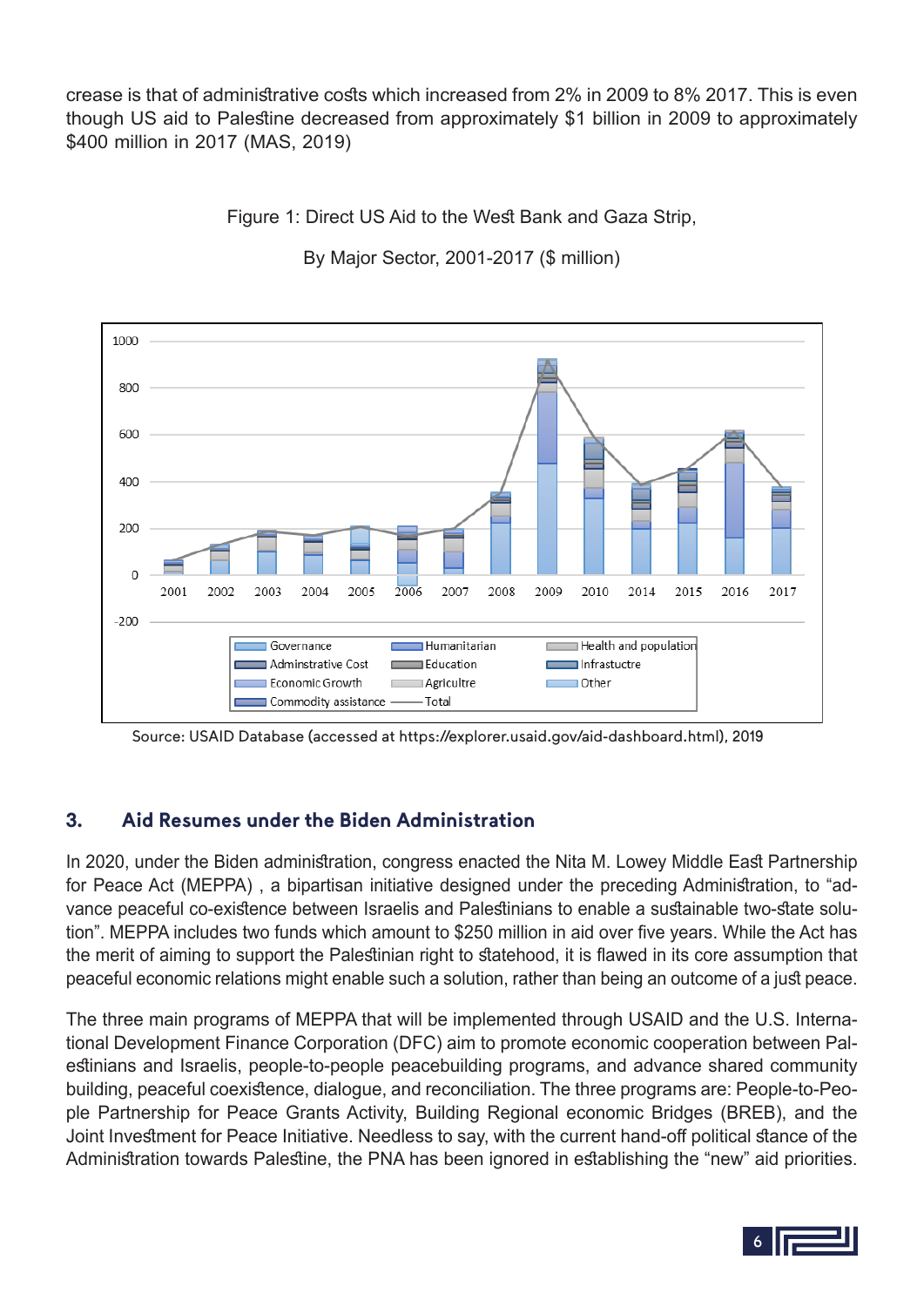#### **3-1 Bilateral Aid and UNRWA Regular Budget Funding**

Bilateral aid announced in April 2021 included funds available in FY2020: \$75 million under Economic Support Fund (ESF), plus some \$40 million available for PNA security and justice sector funding (CRS Reports, 2021). Data on actual disbursements since then are not yet available in detail, but according to available sources, in 2021, the US channeled approximately \$130 million in funding to benefit the Palestinian people, bilaterally and multilaterally (USAID, 2022). The largest portion of that first tranche of funding went to UNRWA (\$90 million) for its 2021 program budget. The US State Department through its Bureau of Population, Refugees, and Migration also provided significant multilateral funding to UNRWA amounting to \$181 million in 2021. Under the ESF, the World Food Programme (WFP) received approximately \$30 million for its food assistance-vouchers program, the Catholic Relief Services (CRS) received \$6 million for its health programs, International Medical Corps received \$3 million for its health program in Gaza, and Mercy Corps received \$2.5 million for its programs in Gaza as well, while Jerusalem hospitals were also supported with \$10 million and suspended funding for some infrastructure projects was resumed (USAID, 2022) .

By April 2022, UNRWA had received \$10 million towards its 2022 program budget bringing the total amount of US disbursed aid to the Palestinian people since its resumption in 2021 to date to around \$320 million, including for UNRWA, even though that is actually funding of a UN agency. The US has conditioned its resumed funding to UNRWA within an onerous "framework of cooperation" intended to ensure that the Agency programmes comply with various US policies and laws, under the watchdog slogan of "strengthened accountability, transparency, and consistency with UN principles, including neutrality" (State.gov, 2021). As for FY2022, bilateral aid is budgeted at around \$220 million under ESF funding in addition to around \$100 million available annually for the below programmes premised on Israeli-Palestinian cooperation, private sector led growth and the growing trend (among many donors) of shifting aid flows from grants to loans. (USAID, 2022)

#### **3-2 The Joint Investment for Peace Initiative**

In 2021, the DFC announced the launch of the Joint Investment for Peace Initiative, a new program that will aim to increase cooperation between Israelis and Palestinian by promoting investments and financial tools that advance the development of the Palestinian private sector economy. Investments are planned to focus on increasing investment in small and medium-sized enterprises (SMEs) owned by Palestinians in high value-added or emerging industries like technology and agriculture. As one of the main programs under MEPPA, the initiative aims to attract private investment that promotes Palestinian economic development, increase economic cooperation between Palestinians and Israelis and between Palestinians and Americans, and contribute to greater integration of the Palestinian economy into the international rules-based business system.

While this may seem like a new and even laudable initiative that the US is implementing in the region, history shows us otherwise. Firstly, this initiative is similar to the Investment Initiative of 1995-1996 which extended the US-Israeli Free Trade Agreement to the West Bank and Gaza in order to bolster Palestinian economic development and regional trade, but instead resulted in Israeli settlement goods receiving preferential treatment in the US, further undermining Palestinian and Arab resolve to end Israeli occupation. Such measures never provided guarantees

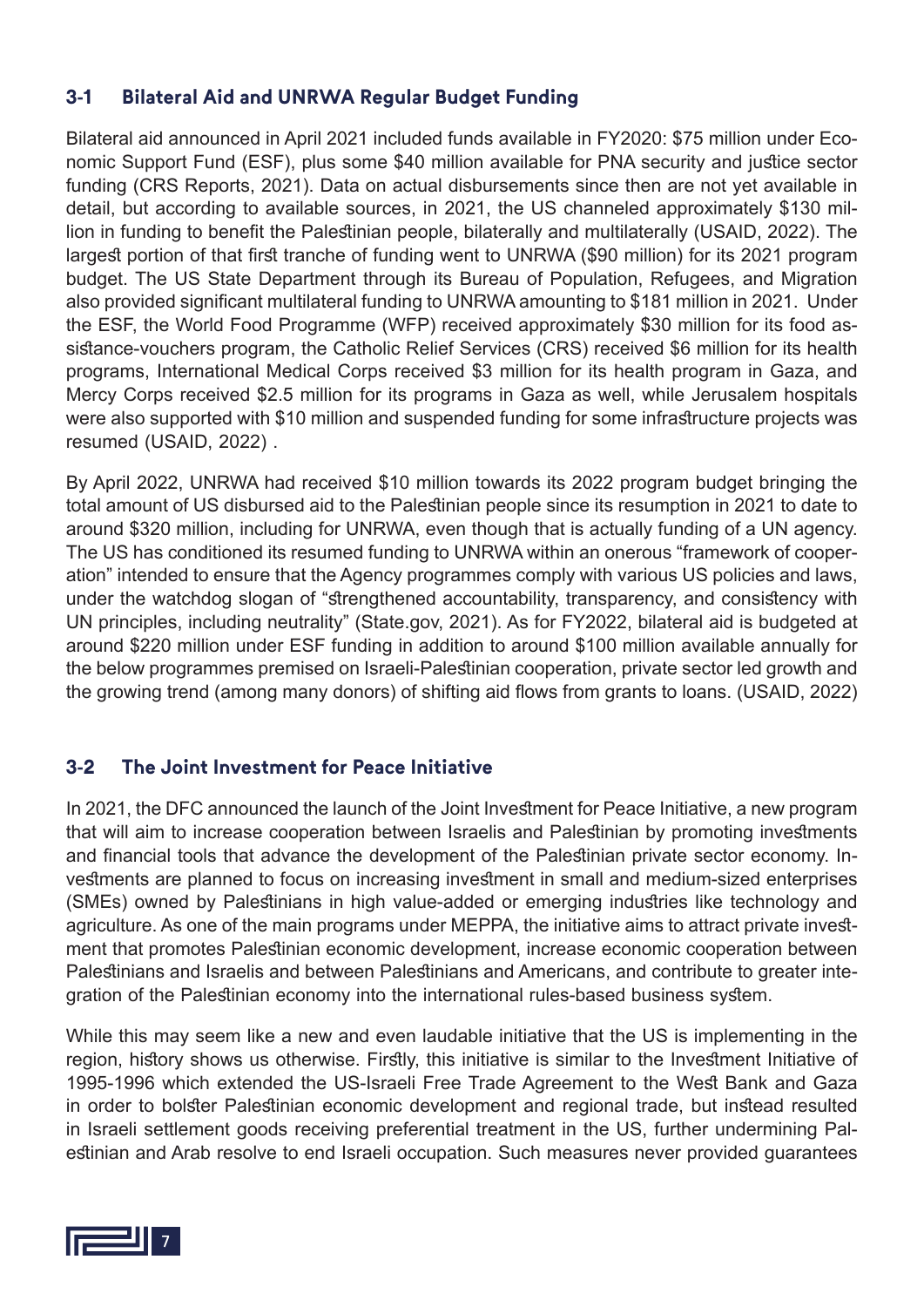that Palestinian goods will move unhindered at ports and crossings controlled by Israel, nor that Palestinians will have access to their natural resources and land to even produce goods for the marketplace. Instead, the US program allows Israeli settlers to participate or benefit, thus incentivizing the expansion of settlements and settler enterprises. If the US was genuine in its support for integration of Palestine in the "international rules based business system", the Biden Administration could push for acceptance of the long-prending Palestinian request for observer status at the World Trade Organization (MAS, 2021).

The same can be said about the new Joint Investment for Peace Initiative which has a loophole that allows Israeli settlers operating businesses in and exploiting the natural resources of the West Bank to obtain US financial backing through the DFC. US policymakers and bureaucrats argue that allowing possible benefits for Israeli settlers in the initiative is the only way to get bipartisan support on such a bill, on the dubious proposition that it is better than no assistance for Palestinians at all (Carnegie, 2020). However, time has shown that these programs tend to strengthen any pre-existing power dynamics and imbalances between Palestinians and Israelis, while benefiting only a handful of Palestinian businesses that arguably do not need that support to begin with.

Secondly, this initiative will not be administered by USAID but rather by the DFC, a new government agency originally headed by Adam Boehler, who has no development experience and who has since gone on with his business associate Jared Kushner to establish a financial equity fund with Arab and Israeli partners. This further drives home that in the absence of any political commitment to Palestinian rights and sovereignty, and having endorsed its predecessor's recognition of Israeli unilateral steps regarding the occupied city of Jerusalem and Golan Heights as well as the Abraham Accords the Biden Administration's default position is to effectively enable Trump's "deal of the century", but through a rebranded image that they hope would be better accepted by the Palestinians and their Arab allies.

#### **3-3 People to People Partnership for Peace Fund**

A complimentary program to the Joint Investment for Peace Fund is the People-to-People Partnership for Peace Fund which will be administered by USAID. This Fund supports Israeli-Palestinian partnerships that build on a proven record of solving common economic and social development challenges. USAID will award funding through two initiatives: the People-to-People Partnership for Peace Fund Grant Activity and the Building Regional Economic Bridges (BREB) activity which is discussed in the following section.

The programmatic goal of the Peace Fund is to promote greater understanding, mutual trust, and cooperation through Israeli and Palestinian partnerships that foster a grassroots effort to affect policy change and foster tolerance while strengthening engagement between Palestinians and Israelis. Additional objectives include to support peacebuilding and stabilization through increased economic ties (between Palestinians and Israelis) by empowering entrepreneurs, growing the middle class, and mitigating unemployment. The theory of change on which this is based is that shared community building will promote peaceful co-existence, dialogue, and reconciliation across borders between Israelis and Palestinians and between Arab and Jewish Israelis. Such lofty goals notwithstanding, they signal a clear disconnect with the harsh realities on the ground of ongoing Palestinian resistance in the occupied Palestinian territory and violent Israeli responses, alongside growing demands by Palestinian citizens in Israel for equal rights,

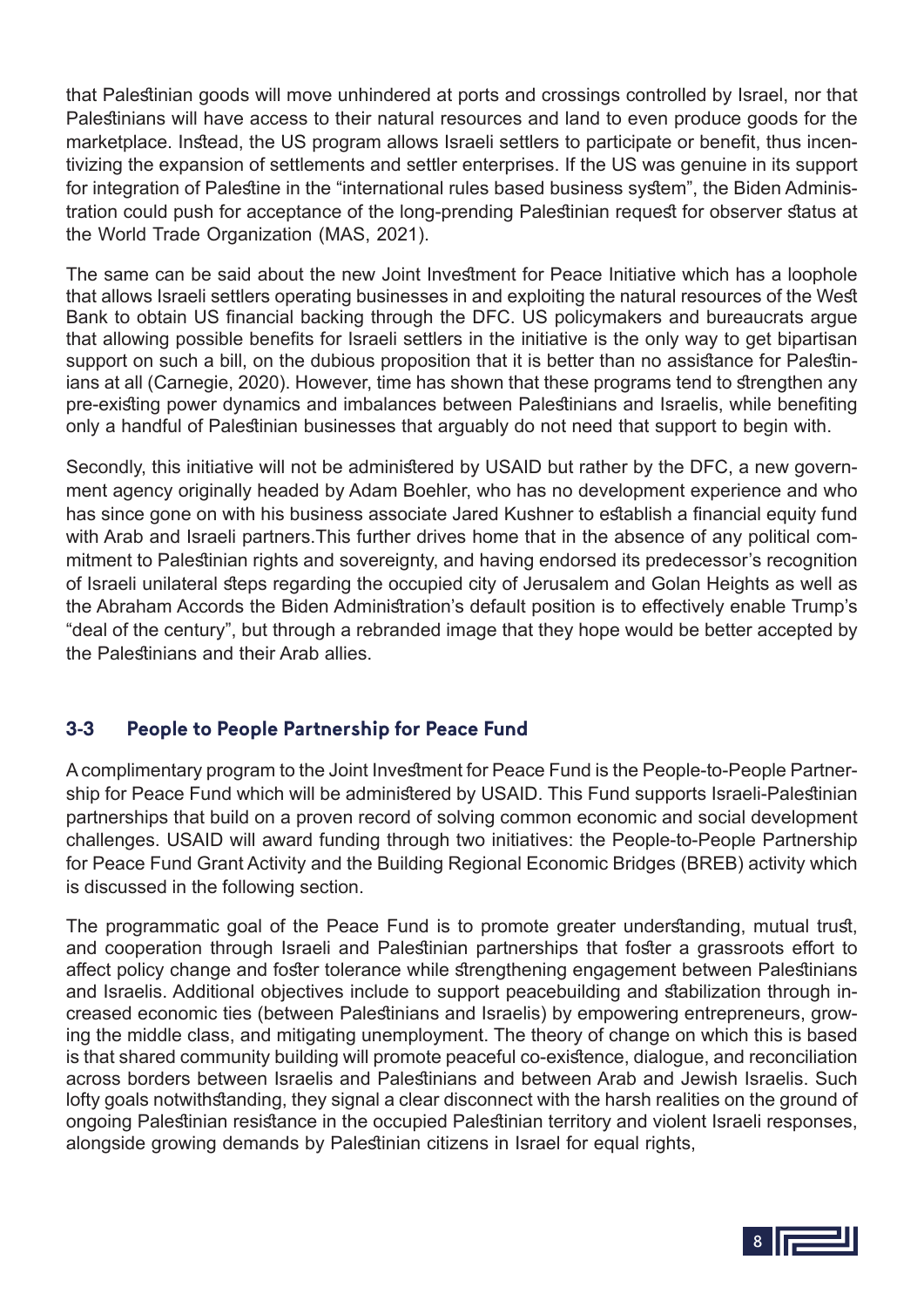Since September  $2<sup>nd</sup>$ , 2021, USAID has posted a solicitation for grants for this Fund which is accepting applications and making rewards on a rolling basis. According to the application, the award ceiling is \$5 million, however it is not known if anyone has already received such funding yet. What is clear however, is the endurance of the same theme of "economics to peace" resurrected in the Biden's administration "kinder and gentler" version of US policy that has been generally more hostile than friendly to Palestinian legitimate rights.

#### **3-4 Building Regional Economic Bridges (BREB)**

Another component of revived US aid is the BREB which also aims to build the foundations of peace through economic linkages. It is rooted in the Nita Lowey Act, which was designed to manifest in law bipartisan Congressional support for the two-state solution, especially through yet more Palestinian-Israeli-USA cooperation. The activity aims to overcome barriers between Palestinian and Israeli private sector and promote joint economic and applied research opportunities at individual and institutional levels. Mutually beneficial partnerships between Israelis and Palestinians should increase economic growth and joint prosperity by building trust between buyers and sellers in the region through information sharing and joint participation in economic growth and knowledge sharing activities. While the exact amount dedicated to this activity is unclear, it is expected to disburse up to \$50 million annually for five years.

The main objectives of this funding are to:

- 1. facilitate cooperative exchanges among businesses, trade association, research institutes, and individuals through support for technology transfers, joint ventures, shared research and internships/mentoring.
- 2. Assist businesses to access the DFC's Joint Investment for Peace Initiative and engage in cooperative exchanges
- 3. Foster trade opportunities through increases access to new markets and improved export support services.

According to the Request for Proposal (RFP) for this activity, USAID has set specific expected outcomes for each of its objectives. These figures, based on unknown hypothetical models perhaps, include:

- 1. Economic relations strengthened at the regional level through a \$350 million increase in exports for firms participating in BREB
- 2. 75 Partnerships/alliances for technology transfers and knowledge sharing
- 3. New market linkages between Israelis and Palestinians with at least 75 new Palestinian firms exporting into new markets
- 4. Develop a \$50 million pipeline for the DFC
- 5. 1,500 internships for Palestinian students or recent graduates

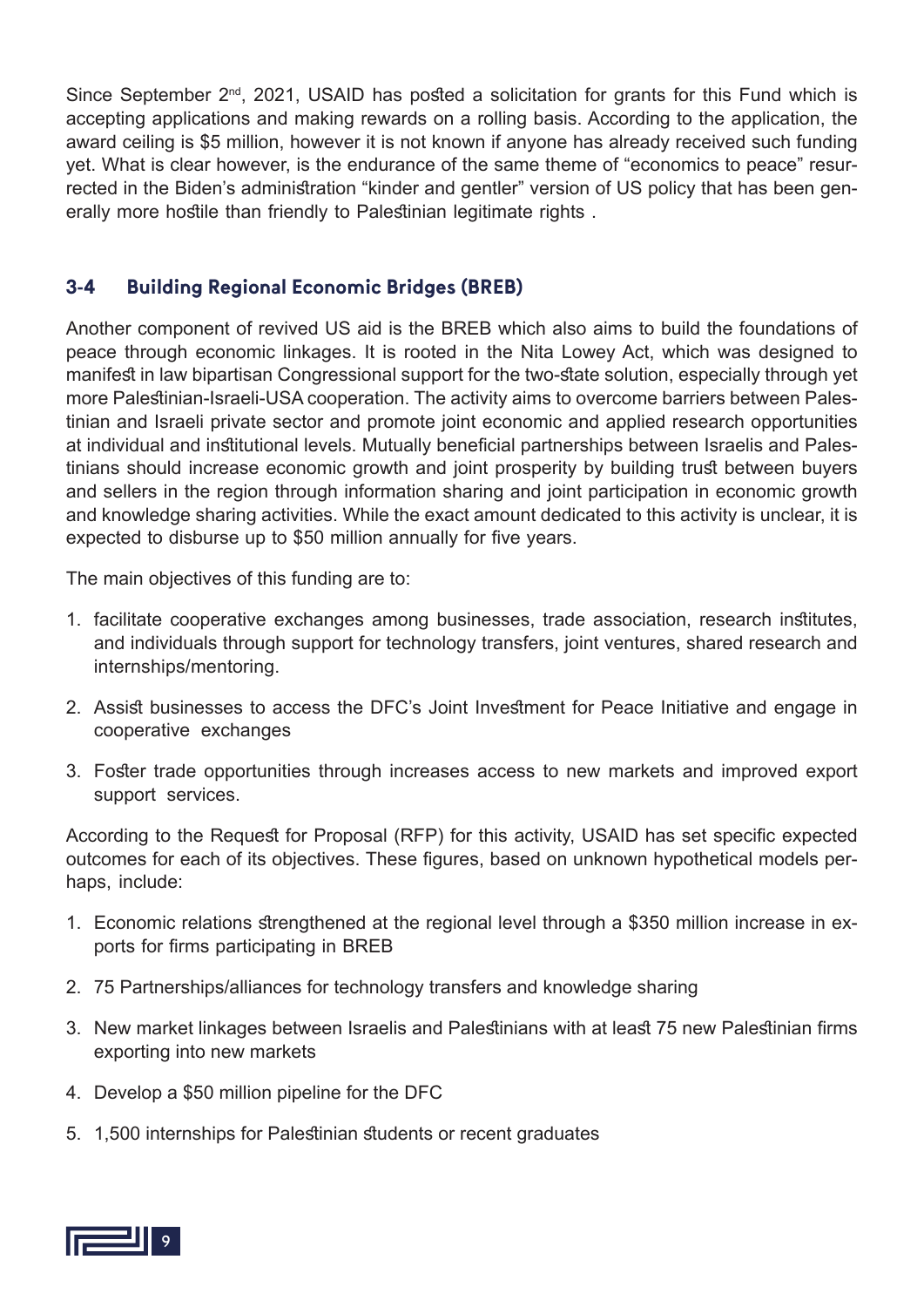The submission deadline for the RFP was on May 13th, 2022, and until today it is still unclear how many DC-based consultancy firms may have submitted proposals, or who will be in charge of implementing the program and what it will look like exactly. Nor is it known whether any Palestinian or Israeli consultancy firms or business associations may be affiliated with the programme. However, the theory of change for the program as designed by USAID reflects yet another version of rebranding old ideas by the Biden administration. It presumes that if USAID enhances economic collaboration between Israelis and Palestinians, benefiting them both through economic growth and development, then this will create cross-border linkages and a more conducive environment for peace between Israelis and Palestinians. However, just as previous initiatives by the US have failed to take into consideration the complex context and power dynamics of the Palestinian and Israeli political economy, this initiative along with the Peace Fund and the Joint Investment for Peace Initiative have also distanced themselves from political and economic realities. Planners in DC appear to have opted for the "rose-tinted" view of development aid, the default position when politics and national interests prevail, and any narrative goes.

With or without Palestinian private sector engagement, it is more likely than not that such a program could result in benefit the Israeli counterparts more than the Palestinians as they have access to greater resources, information, investment, human capital, and international markets, thus leaving the Palestinians dependent on their Israeli counterparts to provide them with such access. As opposed to creating a mutually beneficial and equal relationship, this will likely create further dependencies for the Palestinian economy which already suffers from a brain-drain into the Israeli labor market and struggles to compete with Israeli products in the Palestinian local market. While there is no escape for Palestinian businesses and workers having to depend on Israel as a trade channel, market and contractor under imposed conditions of prolonged occupation, aid should surely aim not to intensify, but instead to break or lessen those dependencies and build greater Palestinian self-reliance and resilience.

Furthermore, certain assumptions in the design of this project raise legitimate questions about the extent into which the USAID planners are aware of the Palestinian context. One example are the ties that are expected to be built within this programme between Palestinian academic and research institutions and their Israeli counterparts. It is well known that Palestinian students and academic institutions are some of the most politically active members of Palestinian society and can be expected to passionately refuse any such collaborations.

#### **4. Implications and Policy Responses**

The preceding update of an old story does not provide anything to encourage Palestinian policy makers or business leaders that anything has changed substantially in Washington DC when it comes to Palestine, be it politically or otherwise. But considering the bitter experience of the failed peace process, good intentions and kind words are no longer credible and simply too little, too late. Beyond the obvious political implications that might be drawn from this situation, there are several lessons that seem pertinent to reflect upon going forward, especially from a Palestinian development and economic policy making angle.

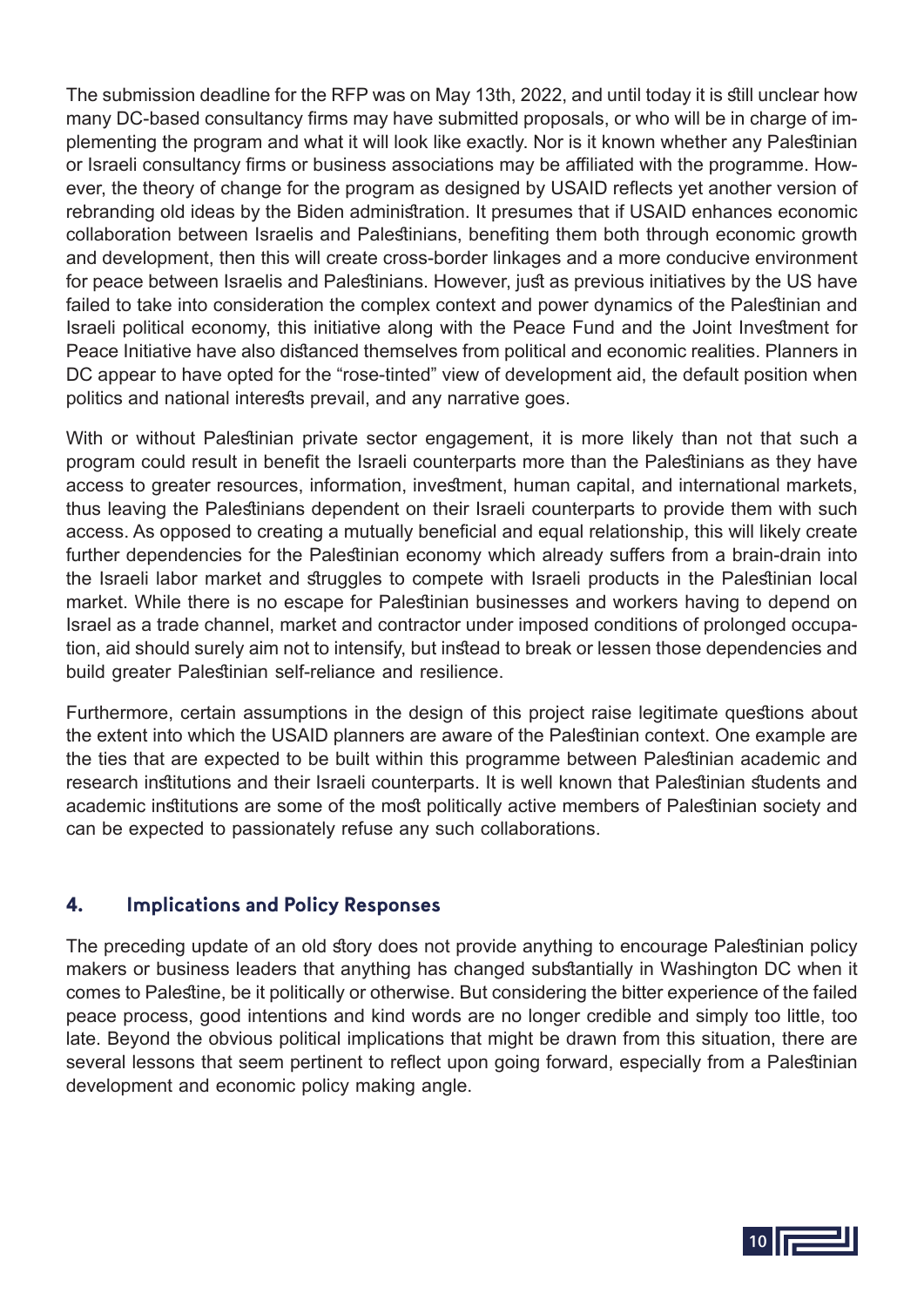#### **4-1 From Developmental Effectiveness to Political Expediency of Aid**

In 2005, the developed economies of the world covering all major aid donors, adopted the Paris Declaration on Aid Effectiveness intended as a "practical, action-oriented roadmap to improve the quality of aid and its impact on development." It provides a series of specific implementation measures and establishes a monitoring system to assess progress and ensure that donors and recipients hold each other accountable for their commitments. The Paris Declaration outlines the following five fundamental principles for making aid more effective:

- Ownership: Developing countries set their own strategies for poverty reduction, improve their institutions and tackle corruption.
- Alignment: Donor countries align behind these objectives and use local systems.
- Harmonisation: Donor countries coordinate, simplify procedures and share information to avoid duplication.
- Results: Developing countries and donors shift focus to development results and results get measured.
- Mutual accountability: Donors and partners are accountable for development results

Unfortunately, there has been no comprehensive assessment of aid effectiveness in Palestine according to such criteria as proposed by the donors themselves. Nor have Palestinian research or government institutions established effectiveness monitoring and evaluation of US, EU or other donor aid. Hence, there is little accountability for aid effectiveness except by taxpayers and political lobbies in donor capitals.

Indeed, the numerous restrictions placed on US aid by pro-Israel lobbies, and more recently on EU aid, has placed the issue of effectiveness under greater scrutiny than before. The suspension of Arab Gulf countries bilateral aid to Palestine since the Trump era further points to the explicit politicization of aid to Palestine by even the most sympathetic donors. After 25 years of political stalemate, political agendas have highjacked the development purpose of aid, distorted targeting and delivery modalities, and instead focused on political expediency of aid. Just as US aid seeks to oblige Palestinian business to intensify interaction with the dominant economy of the occupier, so has EU aid been delayed by scurrilous pro-Zionist demands to alter Palestinian textbooks in line with the Israeli narrative of the century old struggle.

So, even when assessing new US aid in terms of the five core principles above, it would seem that it has failed on all counts: Palestinian ownership was never contemplated, the US is bypassing local systems and ignoring Palestinian development objectives, little is known about what USAID plans to be doing in Palestine, even a year after resumption of engagement, development results appear to be secondary to political (peacebuilding) results, and clearly US aid is immune to any accountability by recipients.

#### **4-2 The Political Economy of US Aid to Palestine**

Much has been written and said over the past decade about the dubious, indeed widely rejected, concept of economic peace as coined by the former Israeli Prime Minister Netanyahu (UNCTAD 2009). Whereas the Oslo Accords were based on the Madrid principle of "land for peace", today

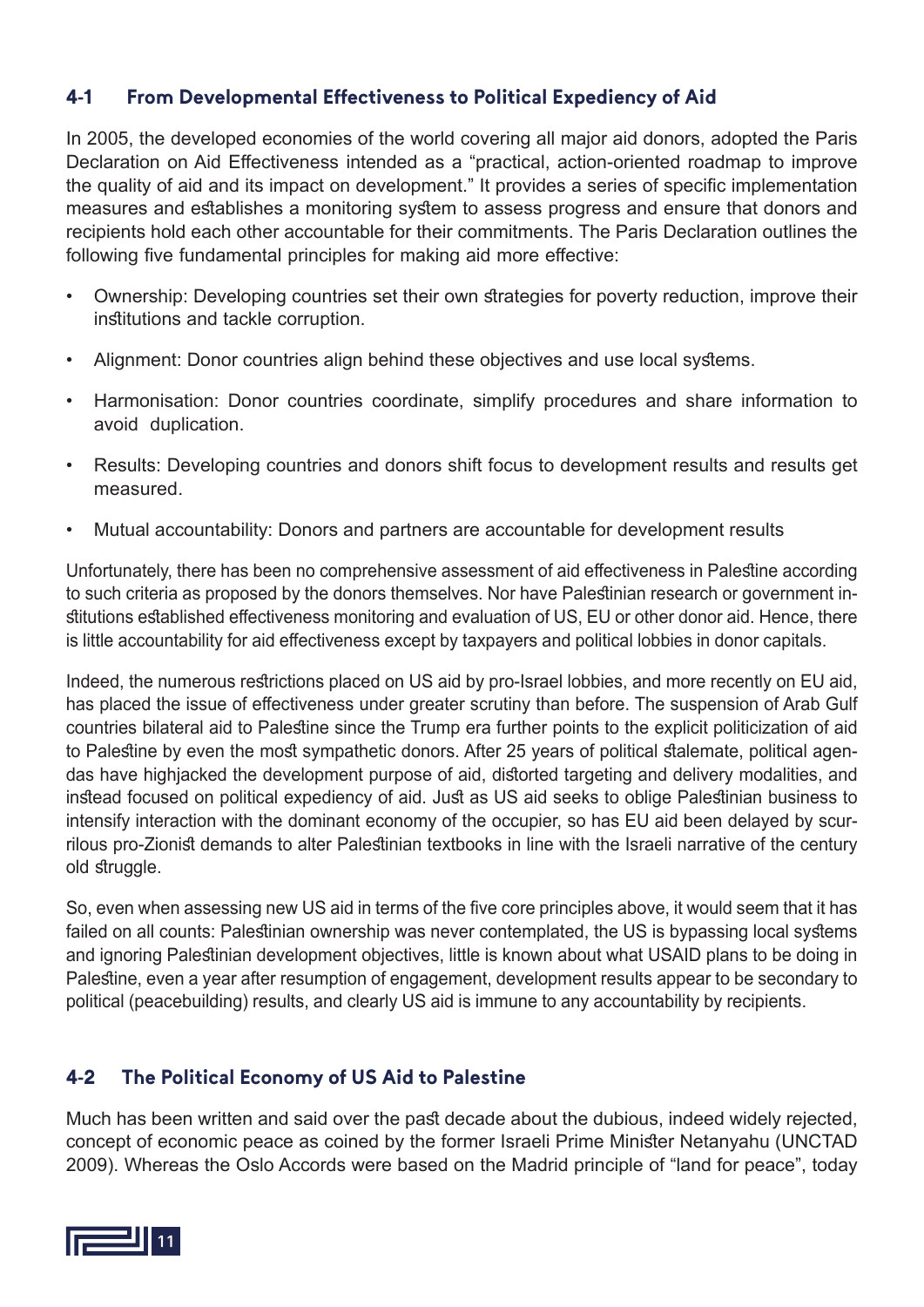the best that Israel and its allies have to offer Palestine is "shrinking the conflict". Regrettably, Biden Aid has fallen in line with that mantra. One of the only possible forms of direct US aid to the PNA that might be possible under new legal restrictions is that allocated to cooperation on global anti-terrorism and related security issues. So, there is little more to add to emphasize how unacceptable the concept remains, even while Palestinian business and workers naturally remain obliged to "keep the peace" and continue to interact with Israel and its systems of control so they can survive. Resilience should not be confused with submission.

On the other hand, the growing pro-Palestinian forces in the Democratic Party and in Congress should exercise their voices not only in defense of Palestinian human and political rights, but also in shaping a more real-world vision of US aid to Palestine that at least strives to uphold the criteria of aid effectiveness. A new political economy of US aid should emphasize enabling and empowering the Palestinian economy to lessen colonial economic dependencies, pursue pro-poor policies and build the domestic productive economy, as an economic pathway to a just and viable peace with equal dividends for both parties.

#### **4-3 Blended Aid - Beyond Aid?**

There is a long history, not to be recounted here, about Official Development Assistance (ODA), the required scale to be effective, the moral imperative, purposes and impacts as well as changing modalities, between grants, loans and technical assistance. The debate has changed over the years, in line with growing capacities of developing countries, prevailing economic ideologies about what sort of aid works best, changing emphasis on concerns influencing donor agendas (governance, human rights, gender balance, etc) and North-South relations in general. The Palestinian context has witnessed all these twists and turns and like most developing countries has been on the receiving end of the changing whims and fancies of donors.

One of the most recent trends in the changing development cooperation landscape, including in Palestine and in new US aid programmes, is the gradual replacement of grant-based aid with loan based financing, in addition to increased promotion of direct investment flows from advanced to developing economies, part of the much-hyped "beyond aid" paradigm. Indeed, this shift is noticeable in the huge amount of EU aid (approximately \$1.4 billion) that is currently dedicated to such "blended financing", combining donor grants, loans, guarantees for private sector financial institutions and engagement of other market participants.

There are at least two problematic aspects of this trend. To begin with, aid to Palestine is not a usual matter of "development cooperation" between rich and poor countries. Aid should be an international, unconditional obligation to the non-sovereign Palestinian people denied their national and human rights despite the injunctions of international law to the contrary. So, the proposition that Palestine must "repay" donor states or banks for financial aid devoted to helping its economy to survive is somewhat audacious. The whole discussion of "aid-dependency" has a different meaning and criteria than in the usual North-South narrative.

However, from a developmental viewpoint, there are issues inherent in the trend toward loan based aid regarding the profits obtained by financial institutions from market aid funding, the degree of financialization of an otherwise fragile and structurally malformed economy, not to mention the general lack of any pro-poor purposes of such aid at a juncture where Palestine's social de-

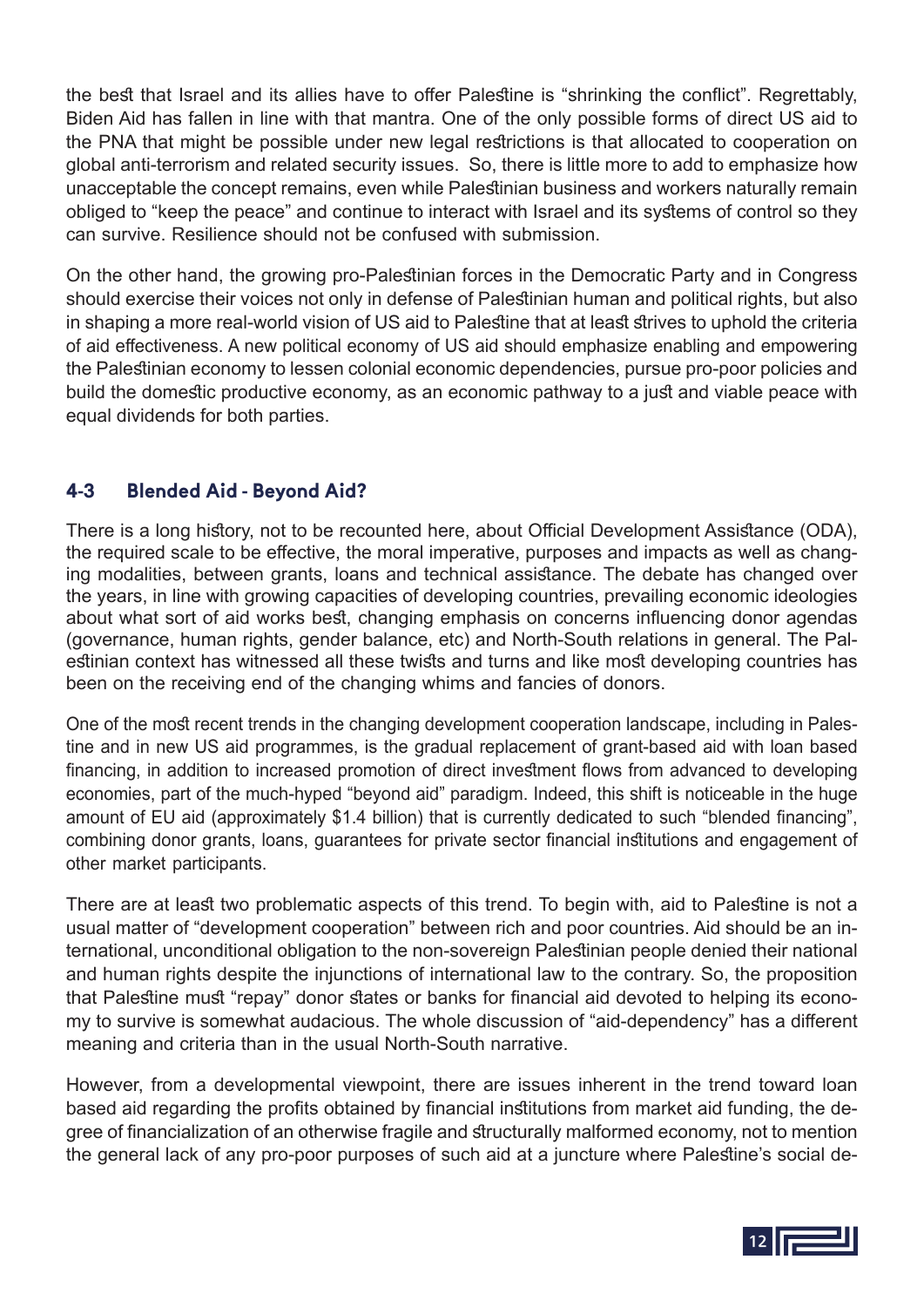velopment is faring no better than its economic development. While these issues deserve greater scrutiny in the Palestinian context, new US funding programmed for Palestine appears to reflect a Wall Street vision of Palestinian economic needs rather than development best practices, lessons learned or any real political will to improve prospects for Palestine.

#### **4-4 What Palestinian Vision for Aid?**

In principle, donor programmes and projects usually proclaim adherence to PNA development plans and strategies, most recently the 2021 updated "National Policy Agenda (NPA)" and its 25-odd sectoral development strategies. Most donor projects mandatorily include a reference to this or that PNA planning document, which are broad and generic enough to provide some sort of apparent linkage between donor and national agendas. However, for planning purposes the NPA is not a Palestinian vision for allocating donor aid, so much as a checklist of a range of pre-vetted development needs that donors may (or may not) respond to in their programming. In the end, donors end up doing what they think needs to be done with more or less Palestinian official or other ownership.Increasingly, the main Palestinian input to most donor projects is through staffing agencies offices, expert contributions, and services to international project teams, or being consulted as targeted beneficiaries of one or another donor programme.

For a country that has absorbed well over \$30 billion in donor funds over 25 years, such a state of affairs calls for action by Palestinian stakeholders above all to rectify relations with the donor community and indeed launch a new period of "development cooperation". This could include reactivating moribund PNA-donor coordination mechanisms, encouraging systematic stakeholder evaluation of aid effectiveness and engaging in an open dialogue between donors and beneficiaries about strategic purposes and modalities of aid. Above all, PNA development policy planning capacities need to be vigorously rebuilt, and reintegrated with donor coordination and medium term forecasting functions so that policy and funding move in tandem and reinforce each other, and hence strengthen Palestinian ownership and benefit from aid.

Furthermore, the PNA position towards the resumed US aid and its various problematic aspects with regard to Palestinian-Israeli partnerships needs to be made explicit and clear, both to guide national actors and to inform donors of PNA priorities and insistence on better alignment with strategic development needs, not only short-term market opportunities.

#### **4-5 A Private Sector Between A Rock and a Hard Place**

With special reference to the new US aid flows linking Palestinian, Israeli and US business sectors, the Palestinian private sector (both its representative institutions and potentially concerned enterprises) needs to consider its own priorities and vision. Opinions may differ among different sectors of the business community as to the pros and cons of trying to enhance interaction with Israeli markets, or the likelihood of building Palestinian economic power not dependent on Israeli capital, importers, brokers and Israeli Civil Administration officials. However, without the PNA demonstrating the potential of alternatives to yet more unbalanced integration with the Israeli market, through channeling investment to building autonomous productive capacity, the private sector should not be expected to carry the banner of "disengagement" alone. Nor should Palestin-

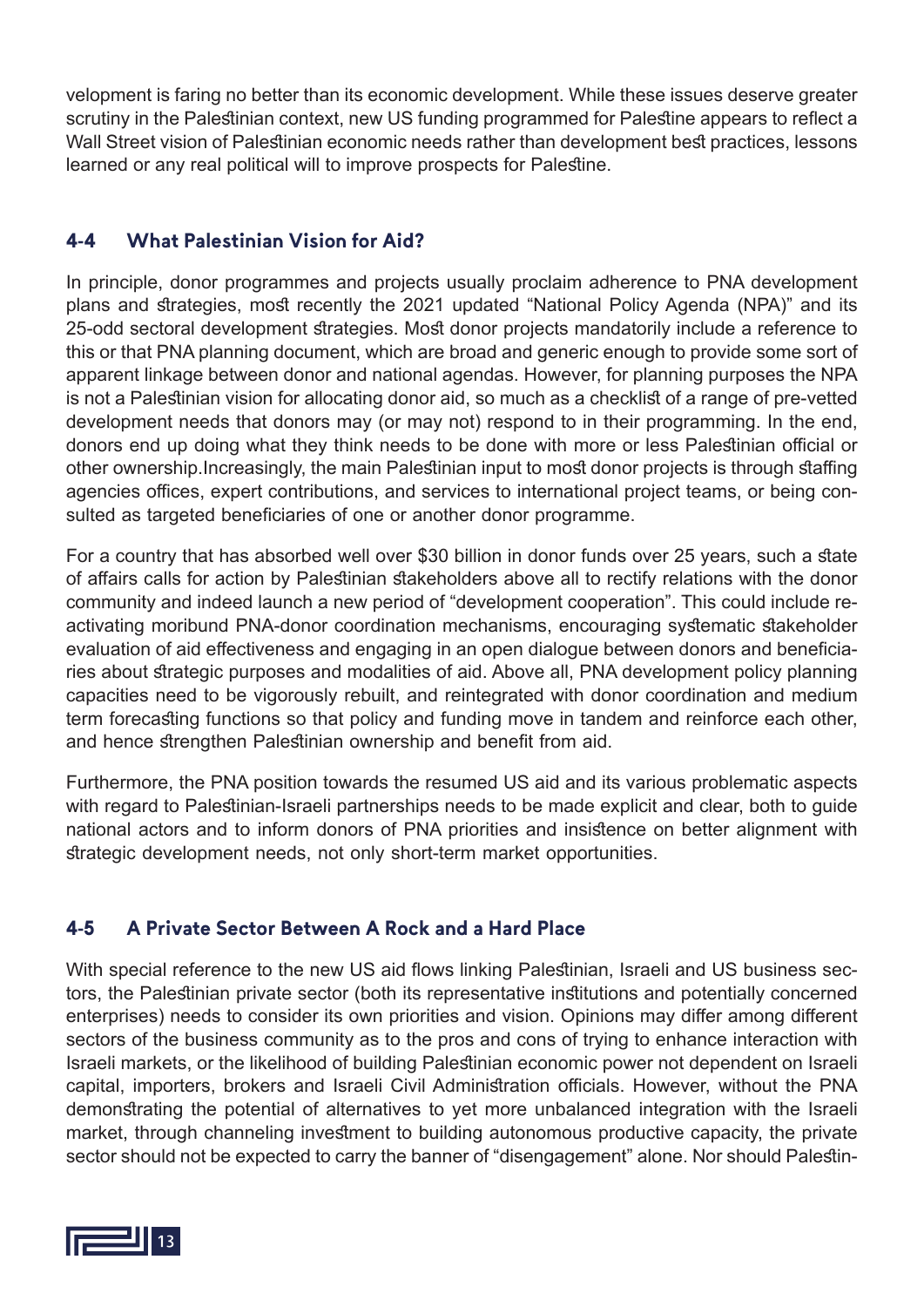ian enterprises be called upon to shun certain business partnerships with Israeli businesses that provide clear and unequivocal benefits to the Palestinian side, rather than "common benefits" as sought by USAID.

Regardless of the political commitment of the private sector to national goals and priorities, and its full awareness (and rejection of) the risks of even appearing to acquiesce to economic peace, it is incumbent on government to provide feasible alternatives to continued dependence on Israel. This calls for a more explicit policy and vigorous PNA effort to invest in, nurture and promote Palestinian industrial, agricultural and services productive capacity, to enable not only less commercial dependency on Israeli intermediaries, but also absorption of part of the labour force dependent on jobs in Israel.

#### **Discussion Questions**

- To what degree does US aid, and donor aid to Palestine in general uphold the core principles of aid effectiveness? What can Palestinians do to better monitor, evaluate and influence these flows?
- How can US and other donor aid be de-weaponized, i.e.e not used as either an economic painkiller or a counter-insurgency tool?
- How appropriate, effective and reasonable is it for aid flows to Palestine to increasingly be in the form of loans to enterprises struggling to survive and grow in a structurally adverse market? Who are the winners and losers in this privatization of development aid?
- What could the PNA and the private sector do to better elaborate their priorities, strategies and programmes in a coherent and coordinated manner that better links planning to funding to medium term development?
- Should the private sector engage with US aid programmes conditioned on cooperation with Israeli business without deepening dependencies or creating new one and with what theory of change in mind?